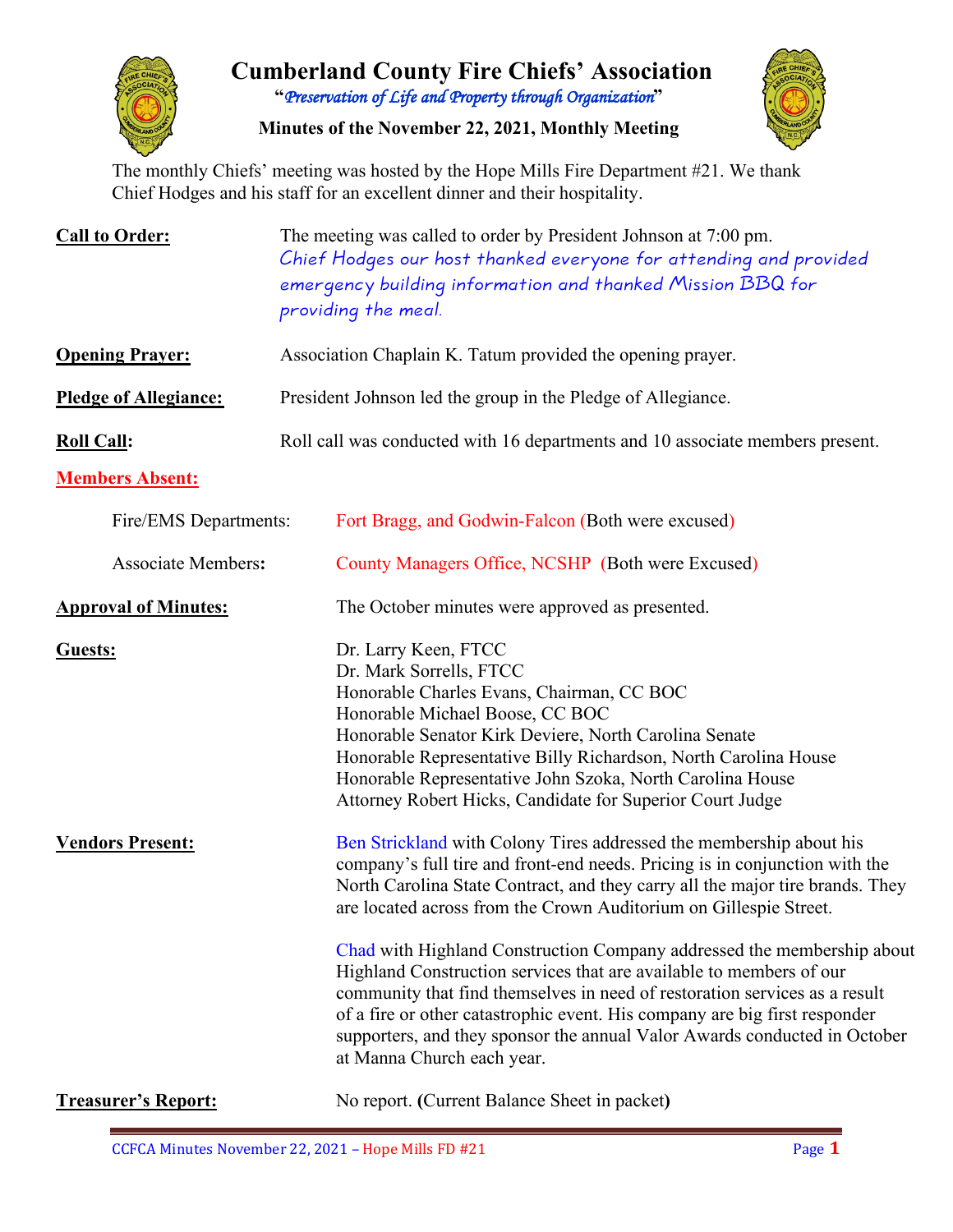### **Meeting Points of Interests:**

*Next Chiefs' Meeting is scheduled for Monday, December 20, 2021, at 7 pm. In the Cumberland County Sheriff's Office (CCSO) Detention Center, Hosted by Sheriff Wright* – *Christmas Dinner will be served.* 

• *Grays Creek VFD # 24* has air truck rotation during the month of December 2021 followed by Fort Bragg Air-1 in January 2022.

### **Items of Interest Handouts**

- $\checkmark$  Assorted handouts in your packets:
	- **FTCC Swift Water Rescue Training, Power Point Slides**
	- ESF#4 Firefighting Hand-Out
	- Updated Cumberland County Air Truck Rotation Schedule
	- December Training Classes Announcement
	- $\triangleright$  AH Finance / Admin Section Chief Class Flyer
	- $\triangleright$  Chief Johnson's Fire & Rescue Commission reappointment Letter
	- Thank You Note from Mrs. Kelly Autry reference CCFCA Retirement Plaque
	- $\triangleright$  Elizabethtown and Tar Heel FD Boston Butt Sale Fund Raiser Flyer

### **OLD BUSINESS:**

- 1. Dr. Larry Keen provided a Power Point and Video presentation of the approved Swift Water Rescue Training initiative along with an update of the building progress of our new Regional Fire and Rescue Training Center.
- 2. President Johnson updated the members on the revised mobile and base radio installation schedule. COVID-19 and personnel changes with Motorola caused a considerable delay. Please adjust your calendars out by two weeks. The new completion date is now the end of December; however, they should be at the Vander Fire Department by weeks end. That will complete the east side, and the remaining departments 3, 4, 5, 13, 18, 19, and 24 remaining. 13 and 19 are last on the schedule. Please be sure to check your radio after installation to insure all the talk groups are working and transmitting.
- 3. President Johnson thanked those departments that submitted nominations for the Arnold J. Koonce Legacy Award. The submission deadline is tonight at midnight. Submissions can be made on-line on our webpage or a hard copy directly to the secretary. The executive committee will meet to make our first selection and we will have an officer and firefighter receiving the AJK Legacy Award during our Christmas Dinner meeting next month at the Sheriff's Office.
- 4. President Johnson updated the membership on our phase II portable radio purchase progress. The county and Stoney Point have executed a Memorandum of Understanding (MOU) authorizing SPFD to enter a five (5) year re-payment plan. We are currently working through the process but ran into issues with the Motorola Bank of America financing department in Chicago. We reached out to First Citizens who will provide us with the 2.8 million dollars and the exact same financing and repayment figures as Motorola. He also reminded the member that the rural Chiefs subject to the Cumberland County Fire Protection Service District grant approved the financing plan via a telephonic vote on November 7, 2021. To maintain transparency the approved telephonic motion, is therefore recorded and entered into these minutes.

CCFCA Minutes November 22, 2021 – Hope Mills FD #21 Page 2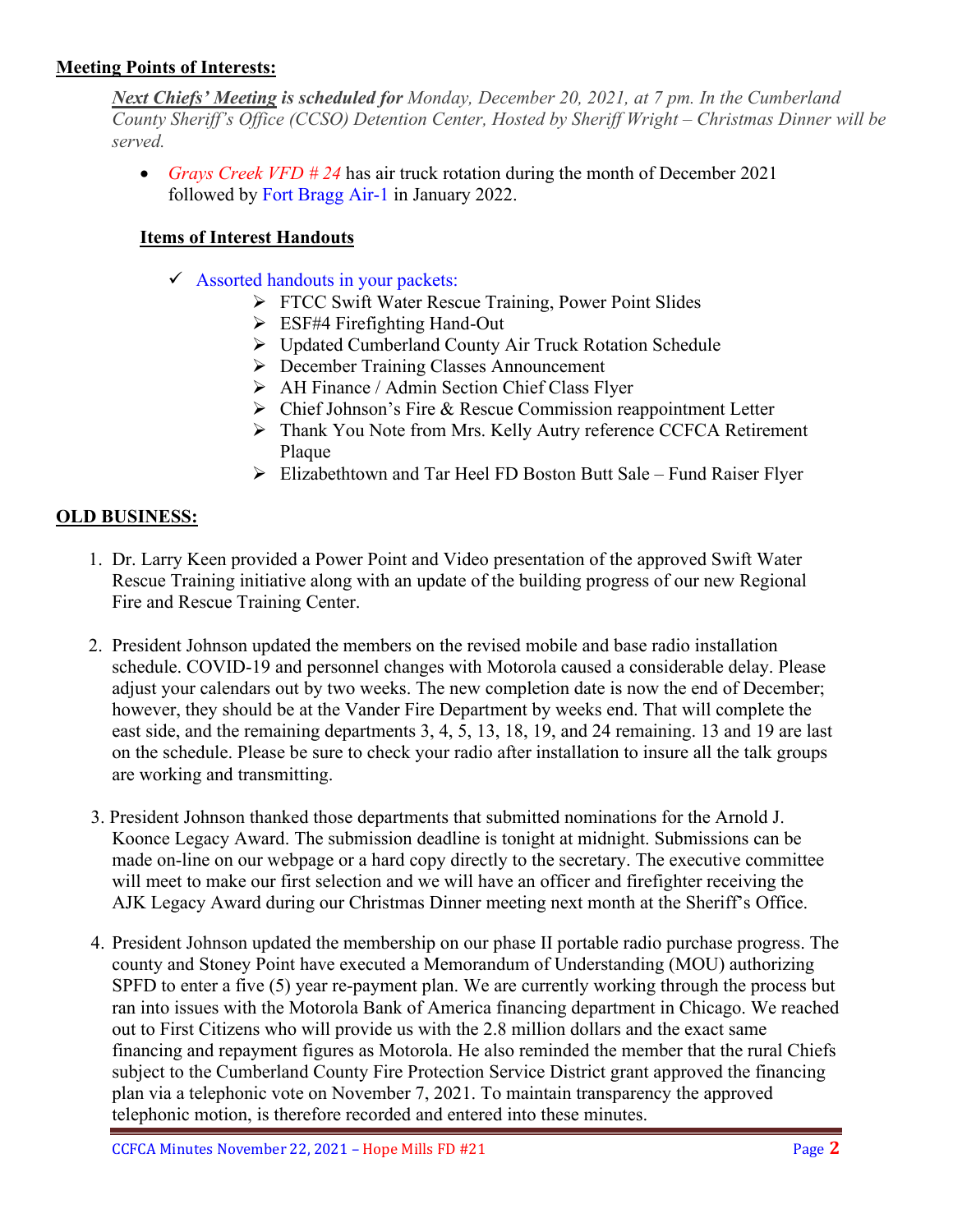**MOTION: Fire Chief Richard Bradshaw (Vander Fire District) introduced a**  *MOTION* **for all rural fire districts eligible and subject to the current Phase II Regional Stoney Point VFD Portable Radio Grant as part of the Fire Protection Service District Grant Program to authorize and participate in a Lease Purchase financing option within the amount of \$***2,850,243.61* **providing a one (1) time down payment of** *\$500,000.00* **followed by five (5) annual payments of** *\$517,149.21***. We also understand that for the next five (5) years while subject to the terms of the lease purchase financing plan our overall annual grant funds will be reduced accordingly. The** *MOTION* **was** *SECONDED* **by Fire Chief Keith Matthews (Godwin-Falcon Fire District) and** *APPROVED* **by all fifteen (15) eligible and participating rural fire districts signing the applicable signature page dated November 7, 2021, and attached as an enclosure to these minutes.** 

We should be placing our order by the  $30<sup>th</sup>$  of November. He also stated that Mr. John Briggs, Government Sales Representative with Motorola said that it should take about 60 to 90 days to complete the delivery. He also stated that it is possible to get a year ends delivery. Either way we should be able to switch over to the new talk groups and start issuing our new portables hopefully by March of 2022 or sooner.

5. With the high calls for overdoses and the associated cardiac arrest issues, along with the regular cardiac arrest rate we are already running low on defibrillation pads. We have ordered 75 replacement pads to put back into our rotation program. He stated that there was almost a 20% inflation increase in the price of the pads, since we purchased back at the beginning of the year to the \$192.32 each the current price. This price is expected to increase in the future as inflation is expected to rise. He stated that Commissioner Keefe is attempting to obtain funding from the Opioid Task Force fund.

### **NEW BUSINESS:**

- 1. President Johnson advised the membership that with Governor Cooper signing and approving the two (2) year state budget, there is a tremendous financial windfall for Cumberland County within that budget thanks to our local delegation. Nearly a half a billion dollars has been designated for Cumberland County which includes \$20,000,000 for our regional fire and rescue training center which will allow a complete build out. It also includes a \$1,000,000.00 dollar influx directly to our association to address association projects like our expensive PFAS foam replacement project for starters. We will utilize this funding windfall wisely and strategically to enhance our association, and when we enhance our association our partner agencies across the board will benefit from the enhancements. We will address this more closely starting early next year. This one-time influx was made possible by Senator Kirk Deviere who has been working on this since July of this year.
- 2. Cumberland County Chairman of the Board of Commissioners Mr. Charles Evans addressed the membership and thanked us for what we do, day in and day out for our citizens here in Cumberland County. Chairman Evans also took the opportunity to let everyone know that he will be running for Congress in the new Congressional District #4 next year.
- 3. Assistant District Attorney Mr. Robert Hicks, a former Arson Prosecutor announced his candidacy for a judgeship in Superior Court next year, and asked the membership for support in his endeavor.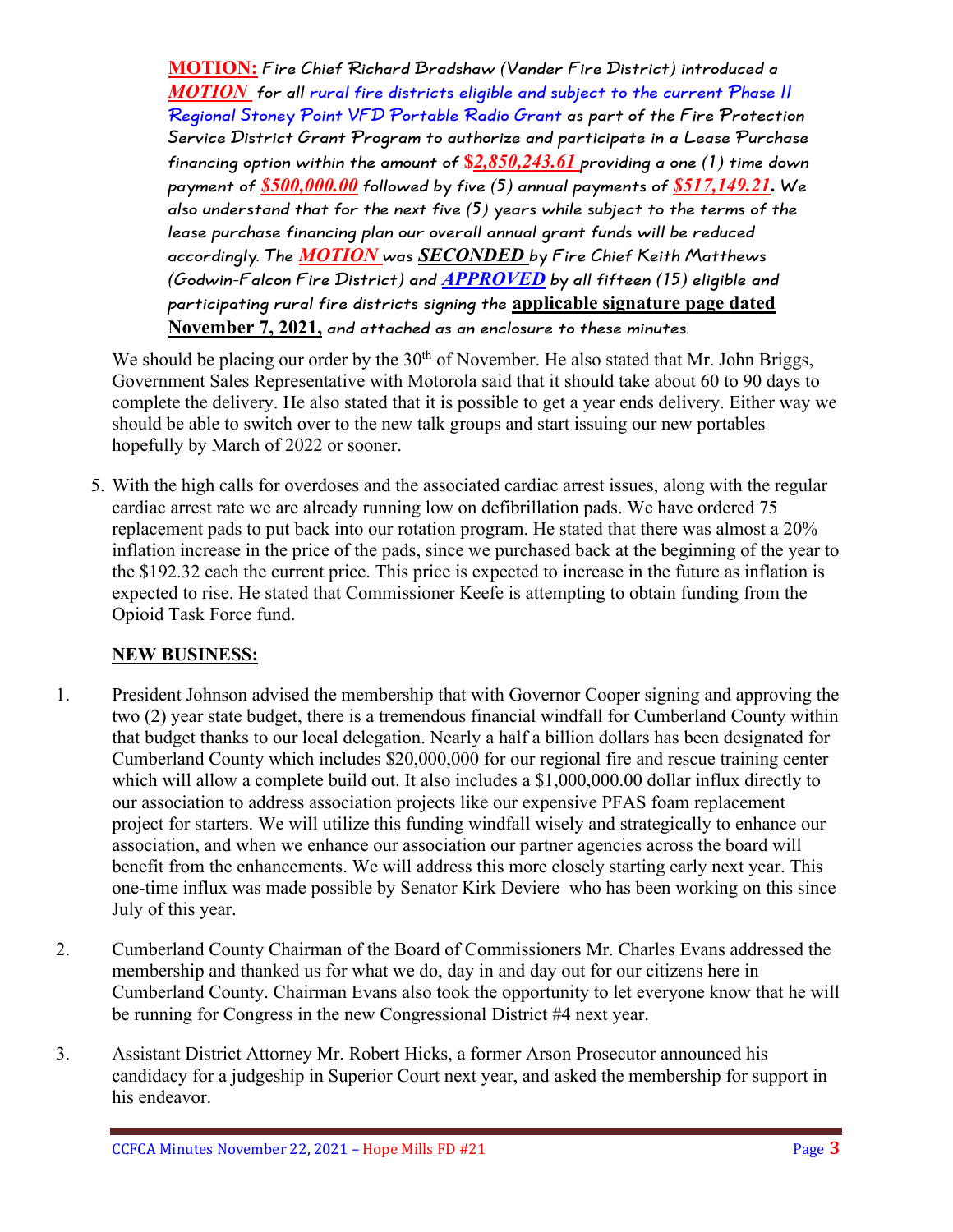- 4. Commissioner Michael Boose provided a quick run-down of the complete list of funds coming into Cumberland County because of the arduous work of our local delegation. He was very appreciative of them bringing this funding windfall into Cumberland County.
- 5. Dr. Larry King also took the opportunity to say thank you to our local delegation on behalf of FTCC and what the college will be able to accomplish with the extra funding.
- 6. Senator Kirk Deviere provided a quick overview of the funding coming into Cumberland County and praised both Representative Richardson and Szoka. He stated this was a total Bi-partisan effort and they were able to make this happen. He expounded on the \$1,000,000.00 bonanza for our association.

Representative John Szoka, echoed Senator Deviere's comments and expounded on the large amount of funding, and informed the membership that all the credit for the \$1,000,000 dollars for our association was directly coordinated within the Senate by Senator Deviere who deserves all the credit for that action. He also informed the membership that he will also announce his candidacy for the newly created Congressional District 4 seat and will not be seeking re-election to the North Carolina House.

Representative Billy Richardson also resounded what both Senator Deviere, and Representative Szoka already stated, but stressed the bipartisanship to make this premium bonus to our county come to fruition.

At the request of President Johnson, the trio received a standing ovation from everyone present in the room for this first ever substantial windfall of this kind.

7. President Johnson briefly talked about the Air-Truck Rotation Scheduled which has been modified since County-Air 2 (281) was taken permanently out of service. He stressed to both 9- 1-1 Director Adam Johnson to ensure that the updated copy in our handout is placed in the county dispatch center, and asked Assistant Chief Kevin Morgan to ensure a copy is placed in the COF dispatch center as well.

### **COMMITTEE REPORTS:**

### **ID CARD COMMITTEE**

• **FYI.** Fire Chiefs are required to send a signed letter or memo with a firefighter requesting an ID Card. For any questions or an appointment contact 424-0694 or e-mail at [cjohnson.spfd@gmail.com](mailto:cjohnson.spfd@gmail.com)

President Johnson again asked the members to please continue to recycle or return the clips used for our ID Cards. These clips are extremely expensive, and we need to reuse them as much as possible in order to hold down costs. Please collect clips when your members leave a department and recycle the clips. He also reminded the membership that we do not print blue tags, which are considered temporary tags only.

### **LIFE SAFETY/EDUCATION COMMITTEE** Kevin Lowther (Fire Marshal) E-Mail: [klowther@co.cumberland.nc.us](mailto:klowther@co.cumberland.nc.us)

• Fire Marshal Lowther updated the membership on current FLSE initiatives and Smoke Alarm Installations. A FLSE committee meeting is scheduled to meet next week Tuesday November 30<sup>th</sup>.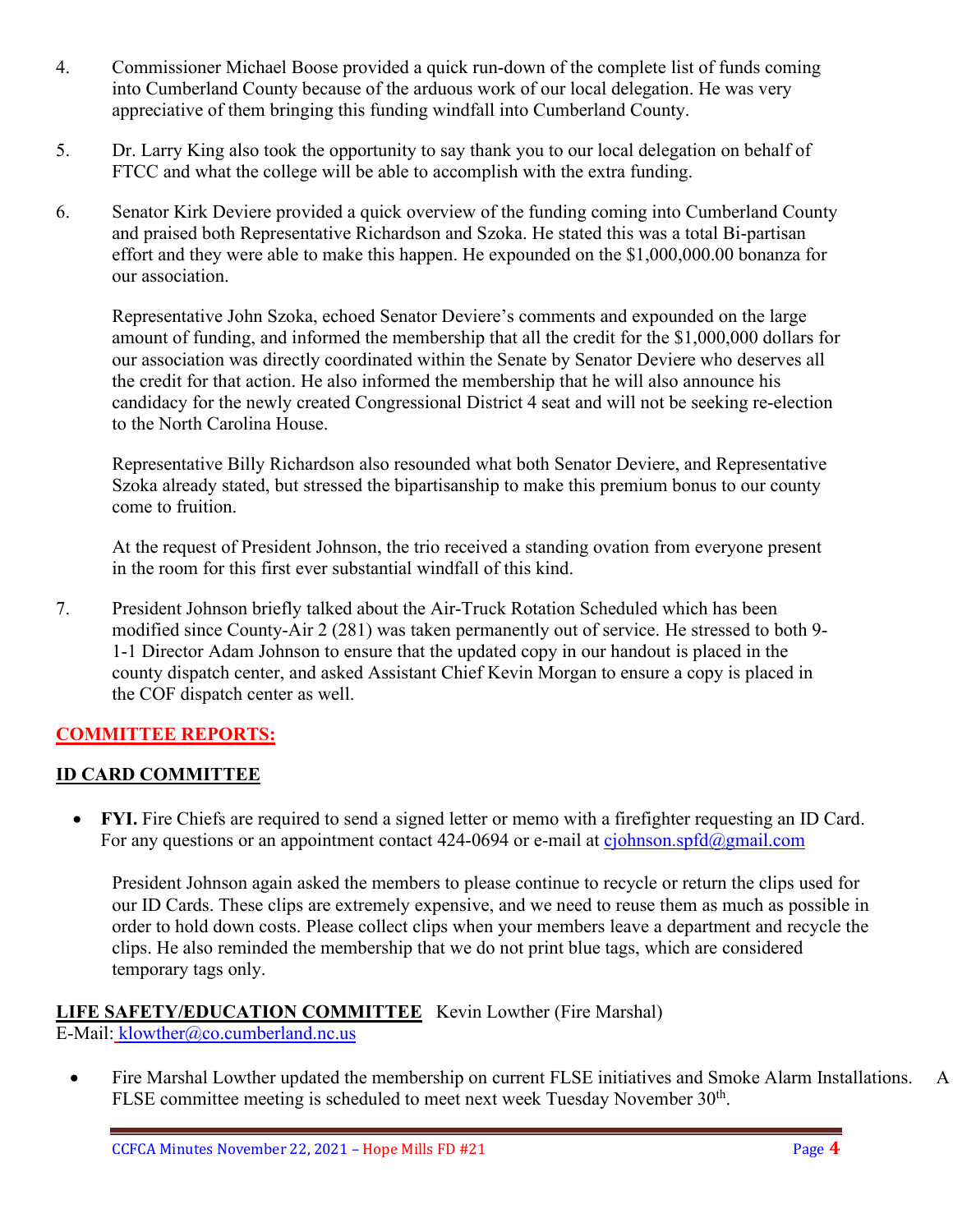**STANDARDS & POLICY COMMITTEE** D/C Tracy Smith (Pearce's Mill FD) Chairperson, E-Mail: [pmfd0302@nc.rr.com](mailto:pmfd0302@nc.rr.com)

• No report.

**MEMORIAL COMMITTEE** Chief R. Marley (Pearce's Mill) Chairperson, E-Mail: [pmfd0301@nc.rr.com](mailto:pmfd0301@nc.rr.com)

• No report.

### **TRAINING COMMITTEE** Assistant Chief Kevin Murphy (Stoney Point) Chairperson

E-Mail [kmurphy1903@gmail.com](mailto:kmurphy1903@gmail.com)

• Assistant Chief Murphy discussed some training classes being held conducted and provided county-wide and a regional training schedule. He briefly discussed the new block schedule for training and its negative impact on volunteer firefighters.

**FINANCE COMMITTEE** Deputy Chief Freddy Johnson Jr. (Stoney Point) Chairperson, E-Mail: [spfd1302@nc.rr.com](mailto:spfd1302@nc.rr.com)

• No report.

**RESCUE COMMITTEE** Deputy Chief Hank Harris (Cotton FD) Chairperson, E-Mail: [cfd402@nc.rr.com`](mailto:cfd402@nc.rr.com)

• No Report

**COMMUNICATIONS /DISPATCH STEERING / AVL COMMITTEE** Chief Chuck Hodges (Hope Mills FD), Chairperson, E-Mail: clhodges@townofhopemills.com

• No report.

. **RECORDS MANAGEMENT COMMITTEE** – Division Chief Brandon Hanzal (Stoney Point) Chairperson, E-Mail:

• No report.

**HOSTILE RESPONSE / ACTIVE SHOOTER** – Assistant Chief Kevin Morgan (FFD) Chairperson, E-Mail: [kevinmorgan@fayettevillenc.gov](mailto:kevinmorgan@fayettevillenc.gov)

• No report.

**RECRUITMENT / RETENTION COMMITTEE** – Fire Chief Justin Nobles (SVFD # 23) Chairperson. E-Mail: [Jnobles@stedmanfire.com](mailto:Jnobles@stedmanfire.com)

• No report.

**JOINT INCIDENT / DISASTER RESPONSE COMMITTEE** – Assistant Fire Chief Richard Bradshaw (VFD) Chairperson, E-Mail: [rbradshaw1@nc.rr.com](mailto:rbradshaw1@nc.rr.com)

• No report.

CCFCA Minutes November 22, 2021 – Hope Mills FD #21 Page **5**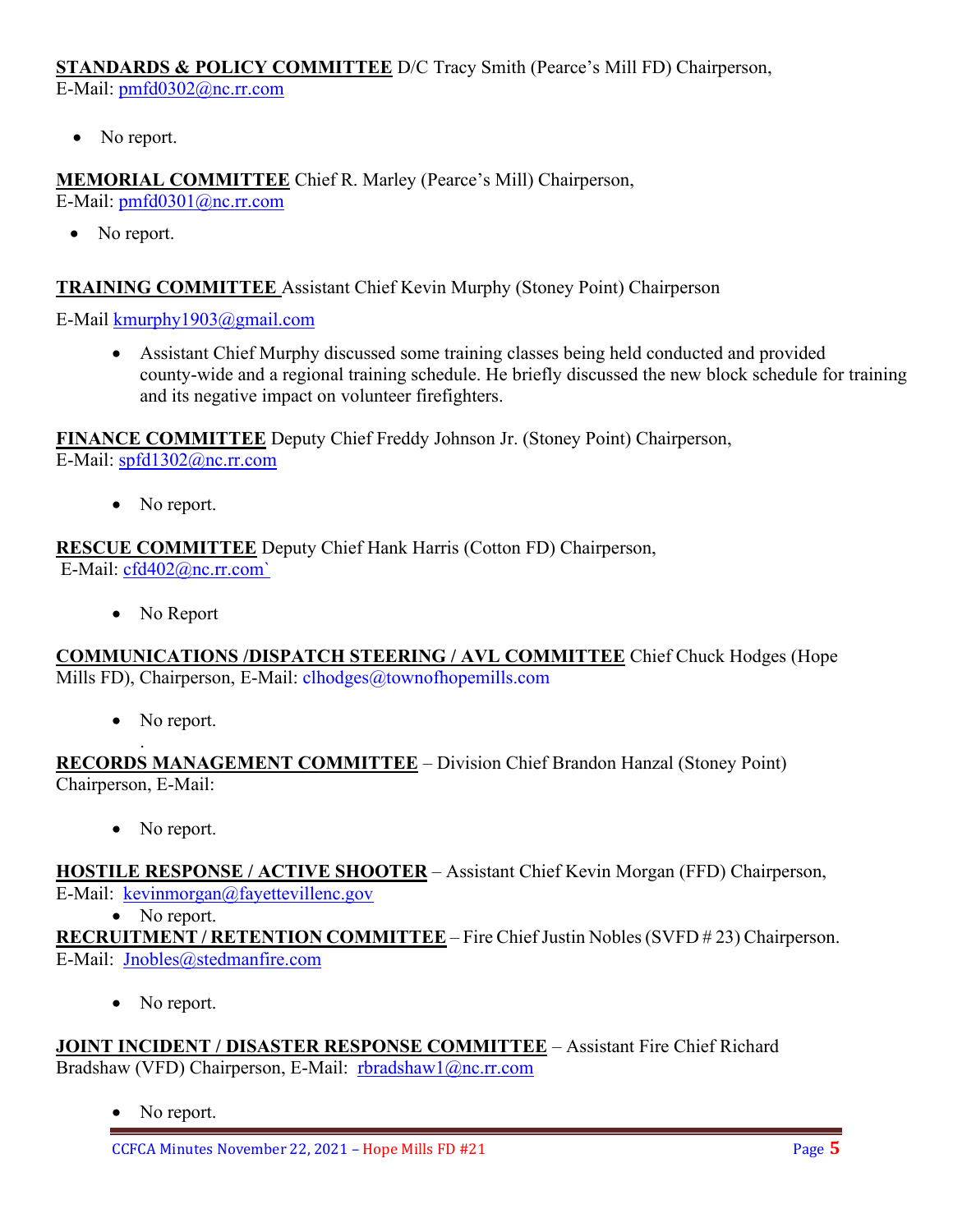### **ASSOCIATE MEMBERS REPORT**

**COUNTY MANAGERS OFFICE** – Assistant County Manager Tracy Jackson E-Mail: [tjackson@co.cumberland.nc.us](mailto:tjackson@co.cumberland.nc.us)

• No Report

**EMERGENCY SERVICES DIRECTOR/ ECC-911 (**Gene Booth, Director), E-Mail:  $\text{gbooth}(\partial \text{co.cumberland}.\text{nc.us})$ 

#### **ES Director Booth –**.

- Introduced Ms. Laura Smith and Mr. Garry Crumpler with Emergency Management.
- $\triangleright$  Informed the membership that a grant through the Domestic Preparedness Readiness Region (DPRR) was awarded from DHS to purchase a rehab and bathroom trailer for use at large scale events.

#### **Emergency Management Director Crumpler** –

- $\triangleright$  Discussed upcoming Emergency Management Classes that have been posted on TERMS and further discussed Emergency Support Function (ESF) # 4. Fire.
- $\triangleright$  Various classes including ICS-400 are upcoming through the EM Office
- **FM Lowther** Provided during the FLSE report.
- **Adam Johnson –** No Report

**EMS DIRECTOR:** David Grovdahl, EMS Chief E-Mail: [dgrovdahl@capefearvalley.com](mailto:dgrovdahl@capefearvalley.com)

• Chief Grovdahl advised that there are currently about 30 COVID cases in the hospital with two (2) on ventilators, and there is a significant uptick in Flu cases. He also inquired about any plans specific to multi-patient incidents and mass gathering. We are working on a plan that is required for our EMS System and our Ambulance license with the state and I do not want to reinvent the wheel if a document already exists. Based on events in Houston recently at Astro World, this topic seems timely before we kick off a post-COVID spring festival season.

Chief Johnson will have our standards chairman contact Chief Grovdahl to move this project forward.

**HAZMAT:** AC David Richtmeyer - POC telephone for HAZMAT is 910-229-6938, E-Mail: [davidrichmeyer@fayettevillenc.gov](mailto:davidrichmeyer@fayettevillenc.gov)

• No report.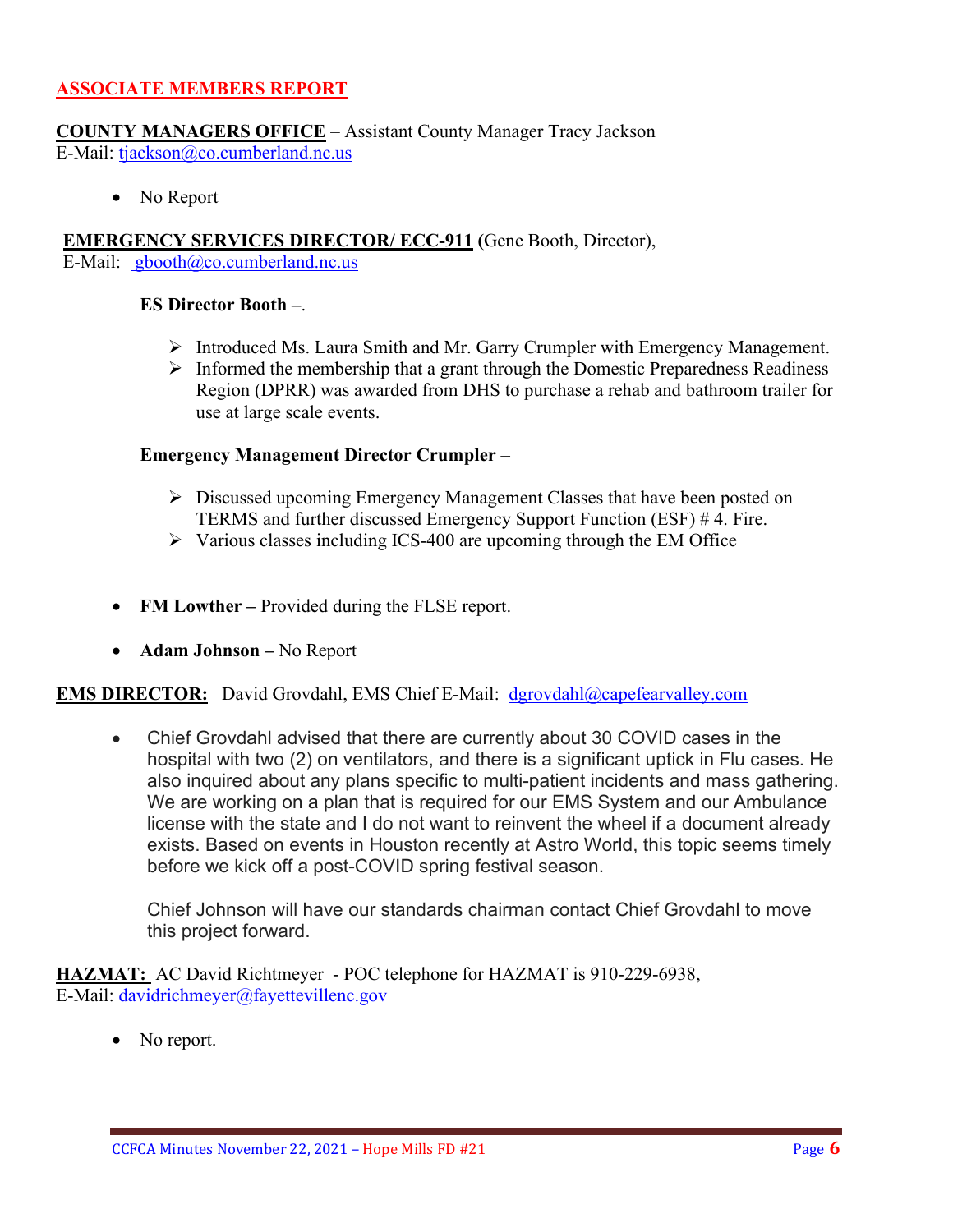### **FORESTRY DISTRICT** Craig Gottfried, County Ranger, E-Mail: [craig.gottfried@ncagr.gov](mailto:craig.gottfried@ncagr.gov)

• Craig discussed the current dry conditions and stated that we are in a moderate drought status, but we received about four tenths of rain today, and every little bit helps. He stated that he and his assistant as well as the equipment operator are ready and to call them if needed. He wished everyone a very happy Thanksgiving Holiday.

**FTCC** Steve Drew, E-Mail: [drews@faytechcc.edu](mailto:drews@faytechcc.edu)

• Steve Drew discussed the block schedule and upcoming training programs. President Johnson stated that the block schedule will re-surface at a future Fire and Rescue Commission (FRC) meeting. He realizes the impact the new block style is having not only on volunteer firefighters but also on instructors in terms of teaching the extended number of hours in a reasonable period.

### **SHERIFF'S OFFICE** Sheriff Wright [ewright@ccsonc.org](mailto:ewright@ccsonc.org) (Sr. Sgt. Steven Hodges) Email - [shodges@ccsonc.org](mailto:shodges@ccsonc.org)

• Sr. Sergeant Steve Hodges reminded everyone about the December meeting at the Sheriff's Detention Center Annex starting at 7 pm.

### **FAYETTEVILLE POLICE –** Police Chief Gina Hawkins, Email ghawkins @ci.fay.nc.us

(Captain Jay Devane)  $idevane@ci.fay.nc.us$ 

• No report.

### **NC HIGHWAY PATROL** – Colonel Freddy Johnson Jr. Commander NCSHP.

E-Mail: [Freddy.johnson@ncshp.org](mailto:Freddy.johnson@ncshp.org) or Sergeant S. Johnson SHP Raleigh Training Center E-Mail [sean.johnson@ncshp.org](mailto:sean.johnson@ncshp.org)

• No Report

### **CUMBERLAND COUNTY COMMISSIONERS**

• Commissioner Boose gave a brief update on Commissioner Keefe's business trip to Las Vegas and thanked our members for what they continue to do for our community.

### **FOR THE GOOD OF THE ASSOCIATION:**

- 1. Chief Hodges invited any Fire Chief that wants to place a truck in the upcoming Christmas Parade on Saturday December the  $4<sup>th</sup>$  starting at 3:30 pm. Line up starts on Rockfish Road in front of Town Hall but do not come before 3:30.
- 2. The town of Stedman is having their nighttime Christmas Parade and invited everyone out to participate as well. There are no fees for public safety vehicles. The parade is scheduled for Saturday December 11, 2021. Call Stedman VFD for additional information.
- 3. President Johnson wished the members and guests a very safe and blessed department and family Thanksgiving Holiday.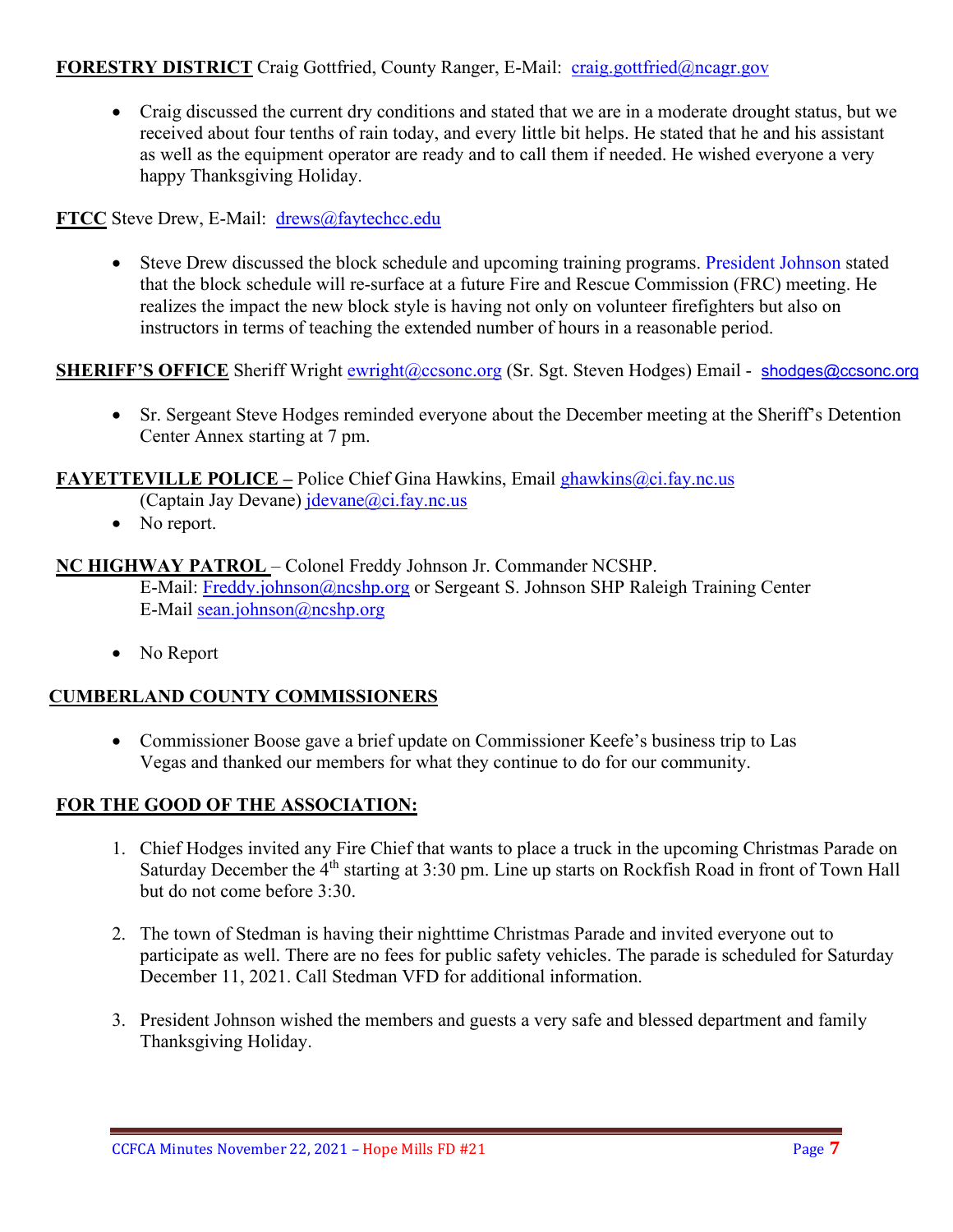**ADJOURNMENT:** A motion was made to adjourn by Fire Chief Gary Brock seconded by Assistant Chief Kevin Murphy and the meeting was adjourned at 2120 hours.

Respectfully Submitted by:

*Freddy I. Johnson Sr.*<br> *Freddy L. Johnson Sr., CFO Mark A. Melvin, CFO* Freddy L. Johnson Sr., CFO<br>
Fire Chief / President<br>
Fire Chief / Secretary Fire Chief / President

### **Enclosures – 2.**

1 – November 22, 2021, attendance roster

2. – Telephonic Motion Record and Signature Page dated November 7, 2021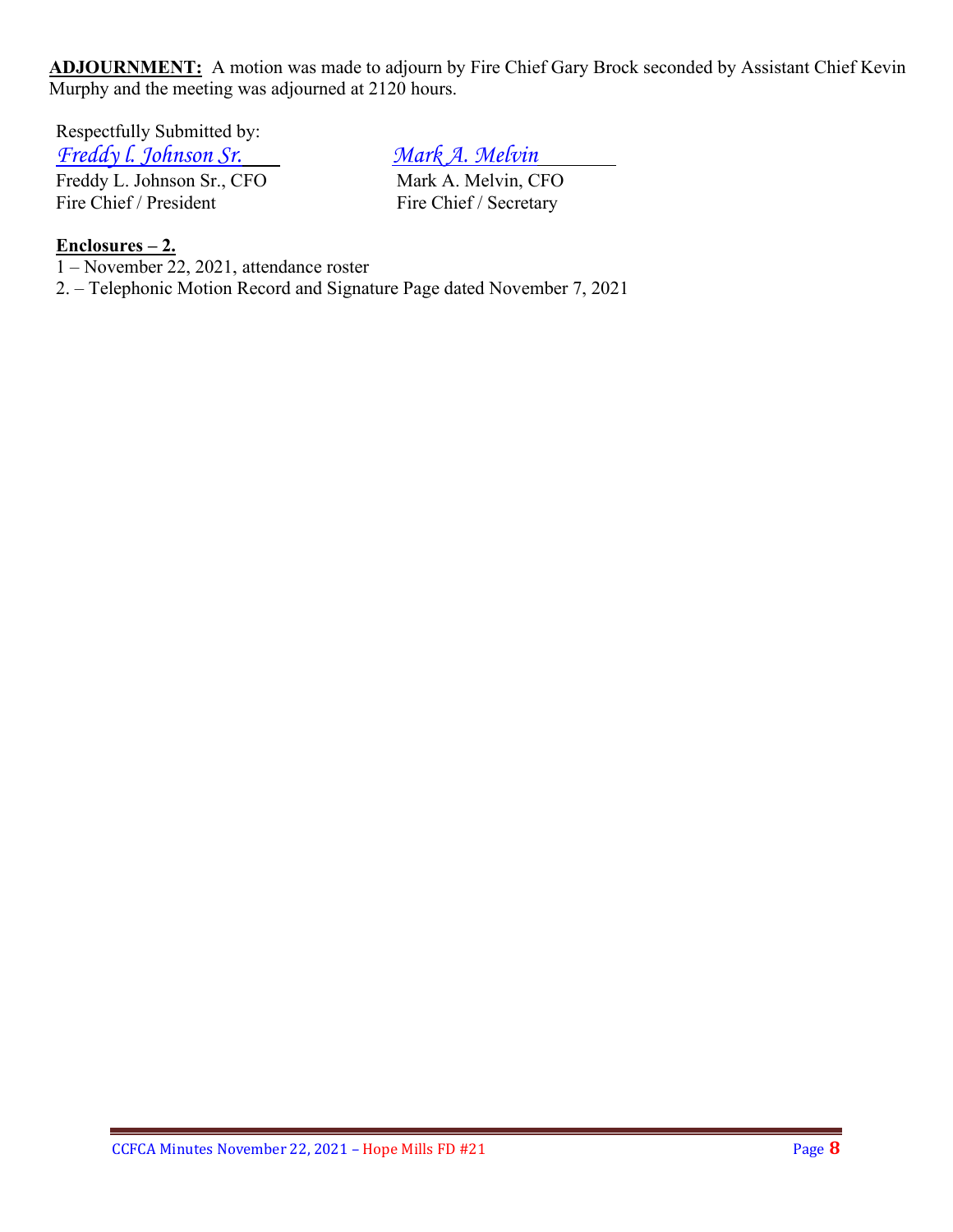|          | <b>MEMBERS PRESENT</b><br>(19)      | 19                   | 16           | 19             | 18              | 17                       | 18              | 00                   | 17             | 15             | 16          | 17             |                     |
|----------|-------------------------------------|----------------------|--------------|----------------|-----------------|--------------------------|-----------------|----------------------|----------------|----------------|-------------|----------------|---------------------|
|          | <b>ASSOCIATES PRESENT (10)</b>      | 08                   | 05           | 08             | $\overline{07}$ | 06                       | $\overline{07}$ | 00                   | 07             | 06             | 10          | 07             |                     |
|          | Number of total personnel in        | <b>NA</b>            | 30           | 53             | 74              | 30                       | 52              | 00                   | 28             | 31             | 47          | 50             |                     |
|          | attendance                          |                      |              |                |                 |                          |                 |                      |                |                |             |                |                     |
|          | <b>CC Fire Chiefs</b>               |                      |              |                |                 |                          |                 |                      |                |                |             |                |                     |
|          |                                     | 25-JAN-21- PMFD-Zoom | PMFD-zoom    | COVID          |                 | 24-MAY-21-PMFD-Zoom      | $\mathbf{z}_4$  | 26-JUL-21- Cancelled | $-2$ oom       | Zoon           | 26          |                | 20-DEC-21 - SHERIFF |
|          | <b>DEPARTMENTS</b>                  |                      |              |                | SVFD            |                          |                 |                      |                | $\blacksquare$ |             |                |                     |
|          | &                                   |                      |              | <b>SLFD</b>    |                 |                          | 28-JUN-121-GCFD |                      | 23-AUG-21-PMFD | PMFD           | <b>BDFD</b> | <b>HMFD-21</b> |                     |
|          | <b>ORGANIZATION</b>                 |                      |              |                |                 |                          |                 |                      |                |                |             |                |                     |
|          |                                     |                      | 22-FEB-21-   | 22-MAR-21-     | 26-APR-21-      |                          |                 |                      |                | 27-SEP-21-     | 25-OCT-21-  | 22-NOV-21-     |                     |
|          | <b>Chief's Only Meeting</b>         |                      |              |                |                 |                          |                 |                      |                |                |             |                |                     |
|          |                                     |                      |              |                |                 |                          |                 |                      |                |                |             |                |                     |
|          |                                     |                      |              |                |                 |                          |                 |                      |                |                |             |                |                     |
|          |                                     |                      |              |                |                 |                          |                 |                      |                |                |             |                |                     |
|          | <b>MEMBERS</b>                      |                      |              |                |                 |                          |                 | <b>MEETING DATES</b> |                |                |             |                |                     |
| 01       | <b>BEAVER DAM STA 26 &amp; 27</b>   | P                    | P            | P              | P               | P                        | P               | N/A                  | P              | P              | P           | P              |                     |
| 02       | <b>BETHANY STA 12</b>               | P                    | P            | P              | P               | A                        | $\overline{P}$  | N/A                  | $\overline{P}$ | $\overline{P}$ | P           | $\overline{P}$ |                     |
| 03       | <b>COTTON STA 4</b>                 | P                    | P            | P              | P               | P                        | P               | N/A                  | P              | P              | P           | P              |                     |
| 04       | <b>CUMBERLAND ROAD STA 5</b>        | P                    | P            | P              | P               | P                        | P               | N/A                  | P              | P              | P           | P              |                     |
| 05       | <b>EASTOVER STA1</b>                | P                    | P            | P              | P               | P                        | P               | N/A                  | $\overline{P}$ | P              | P           | $\overline{P}$ |                     |
| 06       | <b>EMS EMERGENCY MED SVC</b>        | P                    | P            | P              | P               | P                        | P               | N/A                  | P              | P              | P           | P              |                     |
| 07       | <b>FAYETTEVILLE FIRE DEPT</b>       | P                    | P            | P              | P               | P                        | P               | N/A                  | P              | P              | P           | P              |                     |
| 08       | <b>FORT BRAGG FIRE DEPT</b>         | P                    | E            | $\overline{P}$ | P               | E                        | P               | N/A                  | $\overline{P}$ | P              | P           | E              |                     |
| 09       | <b>GODWIN - FALCON STA 17</b>       | P                    | E            | P              | P               | P                        | P               | N/A                  | P              | P              | P           | E              |                     |
| 10       | <b>GRAYS CREEK STA 18</b>           | P                    | P            | P              | P               | P                        | P               | N/A                  | P              | P              | P           | $\overline{P}$ |                     |
| 11       | <b>GRAYS CREEK STA 24</b>           | P                    | E            | P              | P               | A                        | P               | N/A                  | P              | P              | A           | $\overline{P}$ |                     |
| 12       | <b>HOPE MILLS STA 21</b>            | P                    | P            | P              | P               | P                        | A               | N/A                  | A              | P              | A           | P              |                     |
| 13       | <b>PEARCE'S MILL STA 3</b>          | P                    | P            | P              | P               | P                        | P               | N/A                  | P              | P              | P           | P              |                     |
| 14       | <b>SPRING LAKE STA 22</b>           | P                    | P            | P              | E               | $\overline{P}$           | P               | N/A                  | $\overline{P}$ | A              | A           | $\overline{P}$ |                     |
| 15       | <b>STEDMAN STA 23</b>               | P                    | P<br>P       | P<br>P         | P<br>P          | P<br>P                   | P               | N/A                  | A<br>P         | Е<br>P         | P<br>P      | P<br>P         |                     |
| 16<br>17 | <b>STONEY POINT STA 13 &amp; 19</b> | P<br>P               | P            | P              | P               | P                        | P<br>P          | N/A<br>N/A           | P              | P              | P           | $\overline{P}$ |                     |
| 18       | <b>VANDER STA 2 &amp; 8</b>         | P                    | P            | P              | P               | P                        | P               | N/A                  | P              | E              | P           | P              |                     |
| 19       | <b>WADE STA 16</b>                  | P                    | P            | P              | P               | P                        | P               | N/A                  | P              | A              | P           | P              |                     |
|          | <b>WESTAREA STA 15-20 &amp; 25</b>  |                      |              |                |                 |                          |                 |                      |                |                |             |                |                     |
|          |                                     |                      |              |                |                 | <b>ASSOCIATE MEMBERS</b> |                 |                      |                |                |             |                |                     |
| 01       | <b>CC EMERGENCY SERVICES</b>        | $\mathbf{P}$         | $\mathbf{P}$ | P              | $\mathbf{P}$    | $\mathbf{P}$             | P.              | N/A                  | P              | P              | P           | P              |                     |
| 02       | <b>COUNTY COMMISSIONERS</b>         | ${\bf A}$            | $\mathbf{A}$ | $\mathbf{P}$   | $\mathbf{p}$    | $\mathbf{A}$             | P               | N/A                  | A              | P              | P           | P              |                     |
| 03       | <b>COUNTY MGR OFFICE</b>            | $\mathbf{P}$         | $\mathbf{P}$ | $\mathbf{P}$   | E               | $\mathbf{P}$             | P               | N/A                  | P.             | A              | P           | E              |                     |
| 04       | <b>FAYETTEVILLE PD</b>              | $\mathbf{P}$         | $\mathbf{A}$ | P              | $\mathbf{P}$    | $\mathbf{A}$             | A               | N/A                  | P              | A              | P           | P              |                     |
| 05       | <b>FORESTRY</b>                     | $\mathbf{P}$         | $\mathbf{A}$ | $\mathbf{P}$   | $\mathbf{P}$    | P                        | P               | N/A                  | P              | P              | P           | P              |                     |
| 06       | <b>FTCC</b>                         | $\mathbf{P}$         | $\mathbf{P}$ | $\mathbf{P}$   | $\mathbf{P}$    | $\mathbf{P}$             | A               | N/A                  | P              | P              | P           | P              |                     |
| 07       | <b>HAZMAT</b>                       | $\mathbf{P}$         | $\mathbf{P}$ | $\mathbf{P}$   | $\mathbf{P}$    | ${\bf P}$                | P               | N/A                  | A              | P              | P           | A              |                     |
| 08       | <b>HIGHWAY PATROL</b>               | $\mathbf{P}$         | $\mathbf{P}$ | $\mathbf{P}$   | ${\bf P}$       | $\mathbf{P}$             | A               | N/A                  | P.             | P              | P           | E              |                     |
| 09       | <b>RETIRED FIRE CHIEFS</b>          | $\mathbf{A}$         | A            | $\mathbf{P}$   | $\mathbf{A}$    | $\mathbf{A}$             | P               | N/A                  | A              | A              | P           | P              |                     |
| 10       | <b>SHERIFFS OFFICE</b>              | P                    | $\mathbf{A}$ | P              | $\mathbf{A}$    | $\mathbf{A}$             | P               | N/A                  | P.             | A              | P           | P.             |                     |

N/A - Due to the 2020 COVID closures the July 2021 meeting was canceled to allow for the opportunity for Chief Officers to take time for family vacations missed in 2020.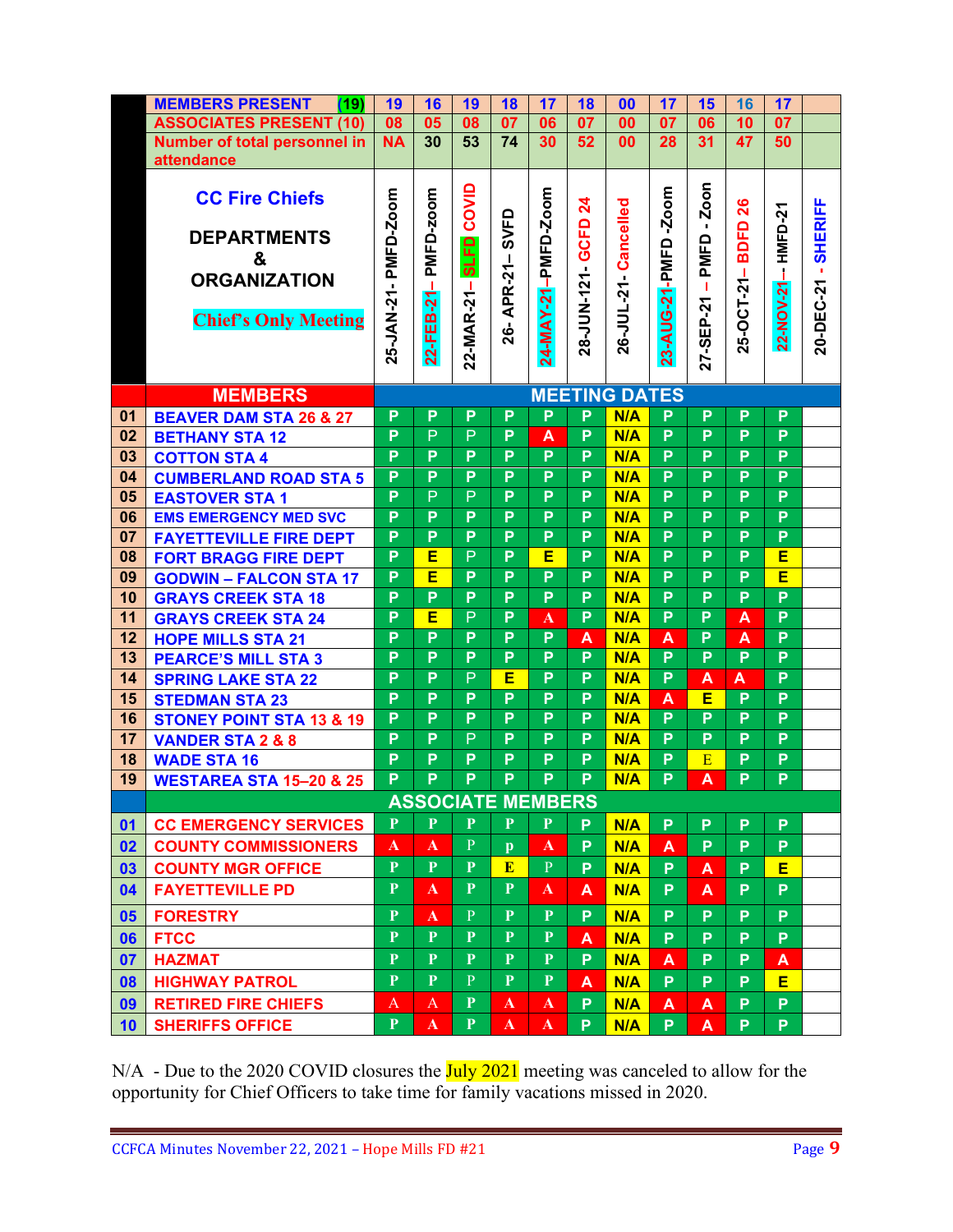## "CUMBERLAND COUNTY FIRE CHIEF'S ASSOCIATION **VOTE ROLL CALL 2021**

MOTION: Fire Chief Richard Bradshaw (Vander Fire District) introduced a MOTION for all rural fire districts eligible and subject to the current Phase II Regional Stoney Point VFD Portable Radio Grant as part of the Fire Protection Service District Grant Program to authorize and participate in a Lease Purchase financing option within the amount of \$2,850,243.61 providing a one (1) time down payment of \$500,000.00 followed by five (5) annual payments of \$517,149.21. We also understand that for the next five (5) years while subject to the terms of the lease purchase financing plan our overall annual grant funds will be reduced accordingly. The MOTION was SECONDED by Fire Chief Keith Matthews (Godwin-Falcon Fire District) and APPROVED by all fifteen (15) eligible and participating rural fire districts signing the applicable signature page dated November 7, 2021, and attached as an enclosure to these minutes.

| 1. Voting Record - CCFCA 800 Mhz TDMA Upgrade - Regional Portable Rudio & Accessories Grant - Financing Plan |                                                                              |      |  |   |  |  |  |  |  |
|--------------------------------------------------------------------------------------------------------------|------------------------------------------------------------------------------|------|--|---|--|--|--|--|--|
| <b>MBS PRESENT ELIGIBLE TO VOTE (20)</b>                                                                     | 15                                                                           |      |  |   |  |  |  |  |  |
|                                                                                                              |                                                                              |      |  |   |  |  |  |  |  |
| <b>DEPARTMENT ORGANIZATION</b><br>* Chief's Only Meeting                                                     | 7 November 2021020<br>$\frac{1}{8}$<br>Signature<br>Telephonically<br>Person |      |  | υ |  |  |  |  |  |
| <b>MEMBERS</b>                                                                                               |                                                                              |      |  |   |  |  |  |  |  |
| <b>BEAVER DAM STA 26 - 27</b>                                                                                | <b>Yes</b>                                                                   | 2601 |  |   |  |  |  |  |  |
| <b>BETHANY STA 12</b>                                                                                        | Yes                                                                          | 1201 |  |   |  |  |  |  |  |
| <b>COTTON STA 4</b>                                                                                          | Yes                                                                          | 0401 |  |   |  |  |  |  |  |
| <b>CUMBERLAND ROAD STA 5</b>                                                                                 | Yes                                                                          | 0501 |  |   |  |  |  |  |  |
| <b>EASTOVER STA 1</b>                                                                                        | Yes                                                                          | 0102 |  |   |  |  |  |  |  |
| <b>EMERGENCY SVC DIRECTOR</b>                                                                                | <b>N/A</b>                                                                   |      |  |   |  |  |  |  |  |
| <b>EMS-DIRECTOR</b>                                                                                          | <b>N/A</b>                                                                   |      |  |   |  |  |  |  |  |
| <b>FAYETTEVILLE FIRE DEPT</b>                                                                                | N/A                                                                          |      |  |   |  |  |  |  |  |
| <b>FORT BRAGG FIRE DEPT</b>                                                                                  | N/A                                                                          |      |  |   |  |  |  |  |  |
| <b>GODWIN-FALCON STA 17</b>                                                                                  | <b>Yes</b>                                                                   | 1701 |  |   |  |  |  |  |  |
| <b>GRAYS CREEK 18</b>                                                                                        | Yes                                                                          | 1801 |  |   |  |  |  |  |  |
| <b>GRAYS CREEK 24</b>                                                                                        | Yes                                                                          | 2401 |  |   |  |  |  |  |  |
| <b>HOPE MILLS STA 21</b>                                                                                     | N/A                                                                          |      |  |   |  |  |  |  |  |
| <b>PEARCE'S MILL STA 3</b>                                                                                   | Yes                                                                          | 0301 |  |   |  |  |  |  |  |
| SL - MANCHESTER STA 11/22                                                                                    | Yes                                                                          | 2201 |  |   |  |  |  |  |  |
| <b>STEDMAN STA 23</b>                                                                                        | Yes                                                                          | 2301 |  |   |  |  |  |  |  |
| <b>STONEY POINT STA 13 - 19</b>                                                                              | Yes                                                                          | 1301 |  |   |  |  |  |  |  |
| <b>VANDER STA 2 - 8</b>                                                                                      | Yes                                                                          | 0201 |  |   |  |  |  |  |  |
| <b>WADE STA 16</b>                                                                                           | Yes                                                                          | 1601 |  |   |  |  |  |  |  |
| <b>WESTAREA STA 15 - 20 - 25</b>                                                                             | <b>Yes</b>                                                                   | 2501 |  |   |  |  |  |  |  |
| <b>TOTAL YES VOTES</b>                                                                                       | 15                                                                           |      |  |   |  |  |  |  |  |
| <b>TOTAL NO VOTES</b>                                                                                        | <b>None</b>                                                                  |      |  |   |  |  |  |  |  |
| <b>Abstained</b>                                                                                             | $\bf{0}$                                                                     |      |  |   |  |  |  |  |  |
| <b>MOTION CARRIED</b>                                                                                        | $15 -$<br>Yes                                                                |      |  |   |  |  |  |  |  |

**Special Notes:** 

**CODES:** (YES) – Voting in the Affirmative (-A-)-Absent (N/A)- Vote Does Not Apply to Organization NO) - Voting against